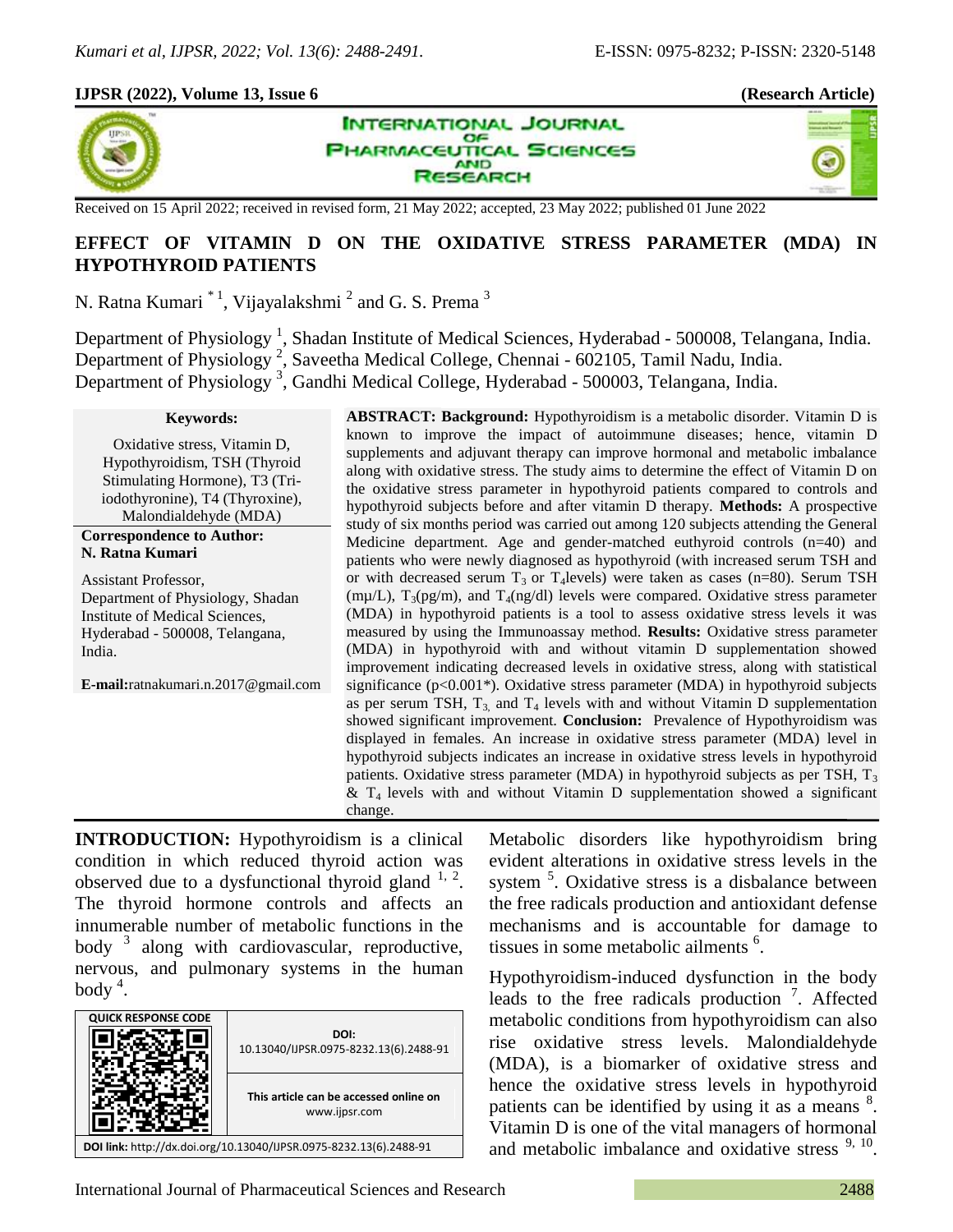In turn, affecting antioxidant defense mechanisms and tissue damage. Hence, vitamin D supplement and adjuvant therapy can improve hormonal and metabolic imbalance and oxidative stress <sup>11</sup>. Our study aims to determine the effect of Vitamin D on the oxidative stress parameter in hypothyroid patients compared to controls and hypothyroid subjects with and without vitamin D therapy.

**METHODS:** A prospective study of six months period was carried out among 120 subjects attending the General Medicine department of Shadan Institute of Medical Sciences. Age and gender-matched euthyroid controls and subjects who were diagnosed as hypothyroid were included as cases. Six-month vit –D supplementation was given to the subgroup and thyroid therapy. Study conducted after ethical approval 069/SIMS/admin/2019.

**Group Allocation:** 120 subjects were divided into two study groups.

**Group-1 (Controls):** Healthy individuals - (n=40).

**Group -2 (Cases):** (n=80).

**Subgroup A(n=40):** With vit D supplementation cases.

**Subgroup B(n=40):** Without vit D supplementation cases.

**Inclusion Criteria:** Controls and recently diagnosed hypothyroid subjects.

**Exclusion Criteria:** Subjects having comorbidities like cardiac, renal, pulmonary, and diabetes mellitus and smokers and alcoholics were excluded.

## **Investigations Done:**

**Thyroid Profile (TSH):** Immunoassay method.

**Vitamin D:** Mini vidaas method.

**Malondialdehyde (MDA):** After 10-12 h of blood samples (fasting) were collected, and serum was separated.

**Statistical Analysis:** SPSS software was used to analyze data through the following tools a) Descriptive analysis, b) Student t-test, and c) ANOVA.

**RESULTS:** The study subjects were grouped into the controls group (Healthy individuals, n=40) and cases group (n=80), subjects other than controls who participated were newly diagnosed as hypothyroid. Among cases, 80 subjects (mean age 15-45 years), the female majority was observed with a significant change of BMI between the groups' **Table 1.**

| TABLE 1: DEMOGRAPHIC AND BIOCHEMICAL PARAMETERS IN CONTROLS AND HYPOTHYROID CASES |  |  |  |
|-----------------------------------------------------------------------------------|--|--|--|
|                                                                                   |  |  |  |

| <b>Parameters</b>          | Controls $(n=40)$ | Cases $(n=80)$   |
|----------------------------|-------------------|------------------|
| Age $(15-45)$ years)       | $23.73 \pm 6.38$  | $30.18 \pm 7.74$ |
| Gender (Male/Female)       | 12/28             | 53/67            |
| $BMI$ (kg/m2)              | $20.52 \pm 4.29$  | $29.20 \pm 4.20$ |
| Serum Vit-D (ng/ml) levels | $38.85 \pm 4.27$  | $24.70 \pm 6.84$ |
| Serum TSH (mµ/L) levels    | $5.87 \pm 2.38$   | $15.45 \pm 3.62$ |
| Serum $T_3$ (pg/ml) level  | $3.20 \pm 2.32$   | $1.35 \pm 0.12$  |
| Serum $T_4$ (ng/dl) levels | $10.65 \pm 8.51$  | $5.20 \pm 4.11$  |
| Malondialdehyde (MDA)      | $19.0 \pm 4.12$   | $59.8 \pm 6.27$  |

Data represented as Mean±SD. BMI (Body Mass Index), TSH-Thyroid stimulating hormone, T3 (Tri-iodothyronine), T4 (Thyroxine), Malondialdehyde (MDA).

**Table 2** depicts the effect of vitamin D on TSH,  $T_{3}$ , and  $T_4$  levels in hypothyroid subjects, where the study subjects were compared with and without vitamin d supplementation for 6 months of the treatment period. In TSH level (mµ/L) not much change was noticed with and without vitamin D supplementation (with- $5.87\pm2.38$  and without-4.45±3.62, but a significant change was observed in  $T_3$  level (pg/ml) (with-  $3.20\pm2.32$  and without1.35 $\pm$ 0.12) and in T<sub>4</sub> level (ng/dl) (with-10.65±8.51 and without- 5.20±4.11) with a statistical significance  $(p<0.001^*)$ .

Oxidative stress parameter (MDA) in hypothyroid subjects, with and without vitamin D supplementation, showed a remarkable significance (with-22.91 $\pm$ 0.82 and without- 43.68 $\pm$ 1.08), with a statistical significance (p<0.001\*) **Fig. 1.**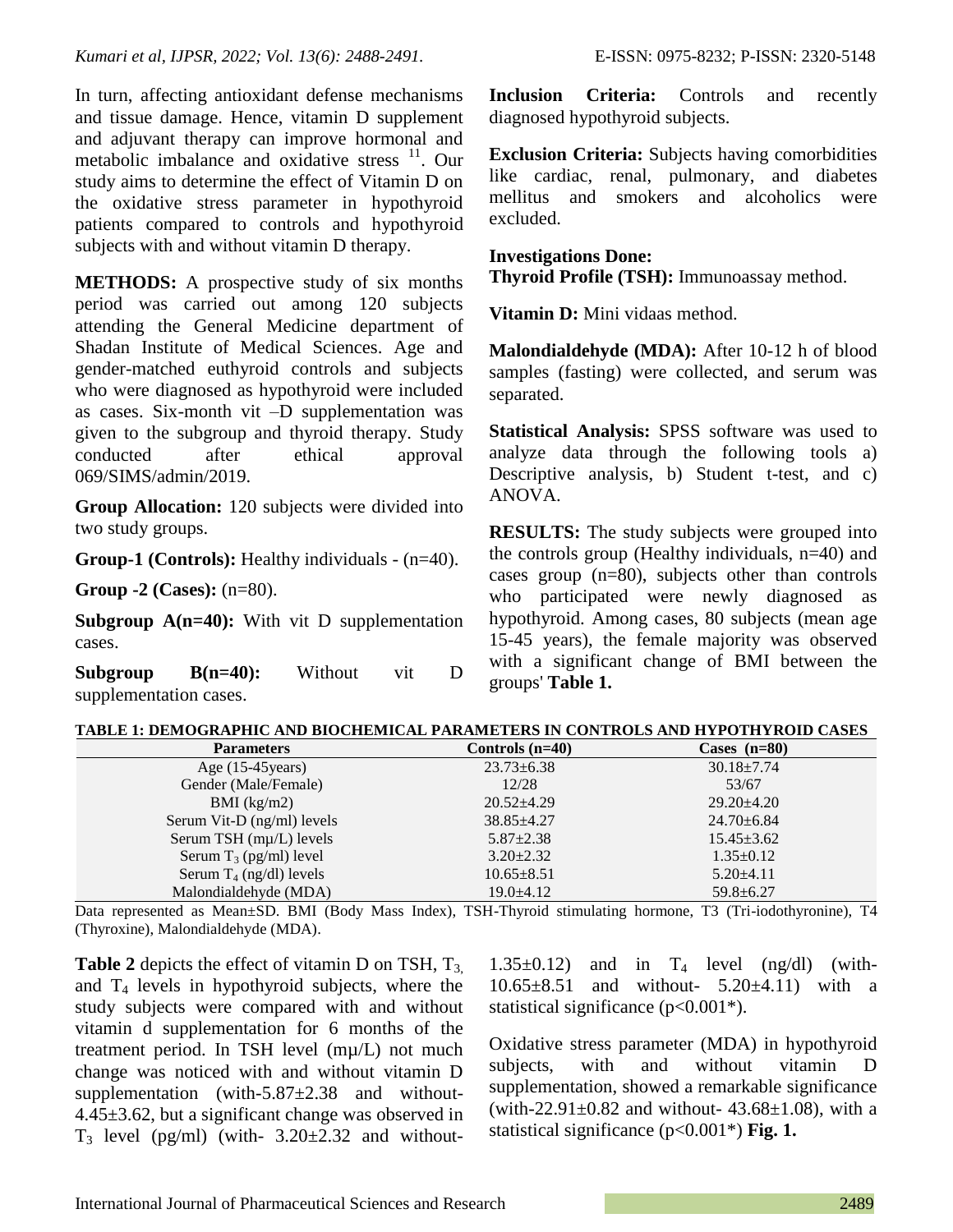| Serum TSH $(m\mu/L)$ |                 | Serum T3 (ng/ml) levels |                 | Serum T4 $(\mu$ g/dl) levels |                   |
|----------------------|-----------------|-------------------------|-----------------|------------------------------|-------------------|
| NO Vit D Supp        | with Vit D Supp | NO Vit D Supp           | With Vit D Supp | NO Vit D Supp                | With Vit D Supp   |
| $5.87 + 2.38$        | $4.45 + 3.62$   | $1.35 \pm 0.12$         | $3.20 + 2.32$   | $5.20 + 4.11$                | $10.65 \pm 8.515$ |
| p value- $0.014$     |                 | p value- $\leq 0.001*$  |                 | p value- $\leq 0.001*$       |                   |
| $\mathbf{r}$         |                 |                         |                 |                              |                   |

Data are in Mean± SD, SD- standard deviation, \* represents statistical significance.



**FIG. 1: OXIDATIVE STRESS PARAMETER (MDA) IN HYPOTHYROID SUBJECTS, WITH AND WITHOUT VITAMIN D SUPPLEMENTATION**

**DISCUSSION:** We conducted this study to discover the effect of Vitamin D on the oxidative stress parameter (MDA) in hypothyroid patients.

In this study, 120 subjects participated, healthy controls (n=40) and as cases (80), respectively. The study population showed a female majority. In a similar study by Mammen JSR *et al.,* thyroid dysfunction was more common in women.<sup>12</sup> BMI calculations exhibited significant change between the study groups. It was also reported by Ríos-Prego M *et al.* and Bakiner O *et al.*, <sup>13, 14</sup> in their respective studies. In the current study, the Oxidative stress parameter (MDA) in hypothyroid subjects with and without vitamin D supplementation showed significant improvement indicating decreased levels of oxidative stress <sup>15</sup>, along with statistical significance  $(p<0.001^*)$ .

Oxidative stress parameter (MDA) in hypothyroid subjects, as per  $T_3$  and  $T_4$ , with and without Vitamin D supplementation, showed a remarkable significance.

**CONCLUSION:** Our study reveals that hypothyroidism is prevalent in females. It also illustrates that an increase in oxidative stress parameter (MDA) levels in hypothyroid subjects it indicates increased oxidative stress levels in subjects. The oxidative stress parameter (MDA) as per  $T_3$  and T<sub>4</sub>levels, in hypothyroid subjects, with and without Vitamin D supplementation, revealed a noteworthy significance, and the TSH levels were within the optimal range.

**ACKNOWLEDGMENT:** Deepest gratitude to our Research team members of Shadan Institute of Medical Sciences, Dr. M. Swami (Research coordinator), for being immensely helpful and for their valuable guidance and support throughout the study, which inspired me to improve the quality of my research study.

**CONFLICTS OF INTEREST:** Authors declare no conflicts of interest.

### **REFERENCES:**

- 1. Aggarwal S and Khandelw D: Thyroid Dysfunction and Dysmetabolic Syndrome: Thyrovigilance Strategieshttps://doi.org/10.1155/2021/9641846
- 2. Chiovato L, Magri F and Carlé A: Hypothyroidism in Context: Where we've been and where we're going. Advances in Therapy 2019; 36(2): 47–58.
- 3. Mullur R, Liu YY and Brent GA: Thyroid hormone regulation of metabolism. Physiological Reviews 2019; 94(2): 355–382.
- 4. Shahid MA and Sharma S: Physiology, Thyroid Hormone. StatPearls 2019; 1-undefined.
- 5. María Luisa Ávila-Escalante, Fibi Coop-Gamas, The oxidative stress and metabolic diseases- Clinically controlled trials 11 March 2020 https://doi.org/10.1111/jfbc.13191.Jakubczyk
- 6. K, Kałduńska J, Dec K, Kawczuga D and Janda K: Antioxidant properties of small-molecule non-enzymatic compounds. Pol Merkur Lek Organ Pol Tow Lek 2020; 48: 128-32.